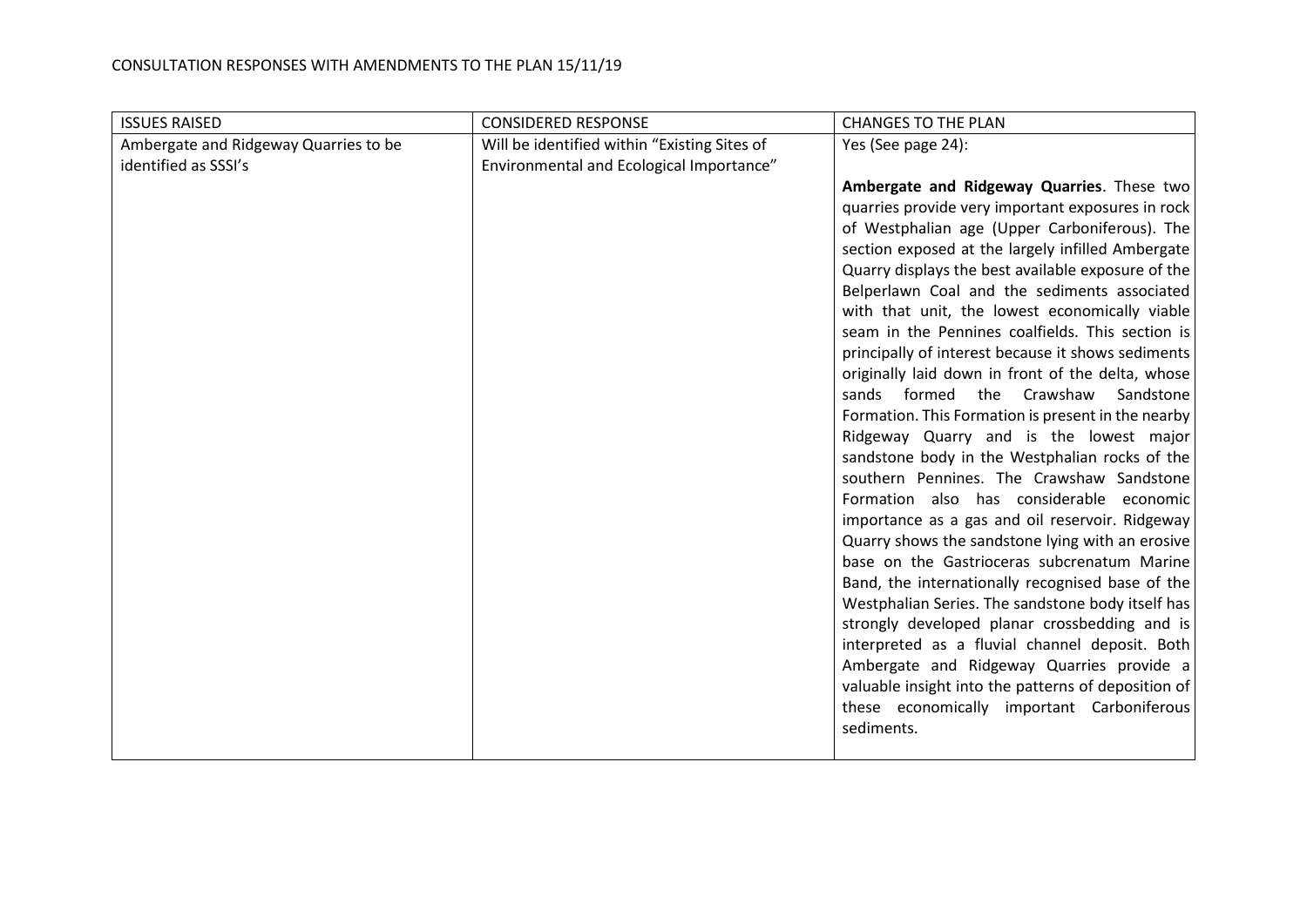| Adequate size rooms and design that is<br>sympathetic to its surroundings.<br>Planting of trees                                  | National Design Guide acknowledged to ensure<br>design is commensurate to Government<br>standards.<br>The planting of trees will be encouraged<br>throughout the Neighbourhood Plan Area<br>through policy E4. | Yes (Page 30)-<br>The need to ensure healthy, comfortable and<br>safe internal and external spaces, in accordance<br>with the Governments 'National Design Guide'<br>(2019).<br>Yes (page 30)- The planting of trees, to enhance<br>local character, biodiversity and help tackle<br>climate change, will be particularly encouraged.                               |
|----------------------------------------------------------------------------------------------------------------------------------|----------------------------------------------------------------------------------------------------------------------------------------------------------------------------------------------------------------|---------------------------------------------------------------------------------------------------------------------------------------------------------------------------------------------------------------------------------------------------------------------------------------------------------------------------------------------------------------------|
| Preserving the openness of the Greenbelt/ Green<br>spaces                                                                        | New Local green spaces to be protected via<br>policy OS1<br>Recreational facilities to be protected via policy<br>OS <sub>2</sub>                                                                              | Yes (page 19)-<br>As such, the Town Council wishes to identify,<br>protect and enhance its valued green spaces. The<br>Town Council supports the maintenance of Green<br>Belt designations in the township, within which<br>inappropriate development should be avoided and<br>openness maintained (in accordance with the<br>Amber Valley Local Plan and the NPPF. |
| TR2 - The extension of Ripley Greenway to Street<br>Lane School                                                                  | Agree                                                                                                                                                                                                          | Yes (page 41) - routes extended to include<br>footpath to Street Lane School                                                                                                                                                                                                                                                                                        |
| Junction of A610 and A6 at Ambergate                                                                                             | Acknowledged                                                                                                                                                                                                   | Yes (page 39)- A610/ A6, Ambergate                                                                                                                                                                                                                                                                                                                                  |
| Assumed that housing sites proposed in H1 have<br>been assessed against the data that the Coal<br>Authority provides to the LPA. | Acknowledged                                                                                                                                                                                                   | Yes (page 14) - Any subsequent Planning<br>Applications will be subject to a detailed Coal<br>Mine Risk Assessment.                                                                                                                                                                                                                                                 |